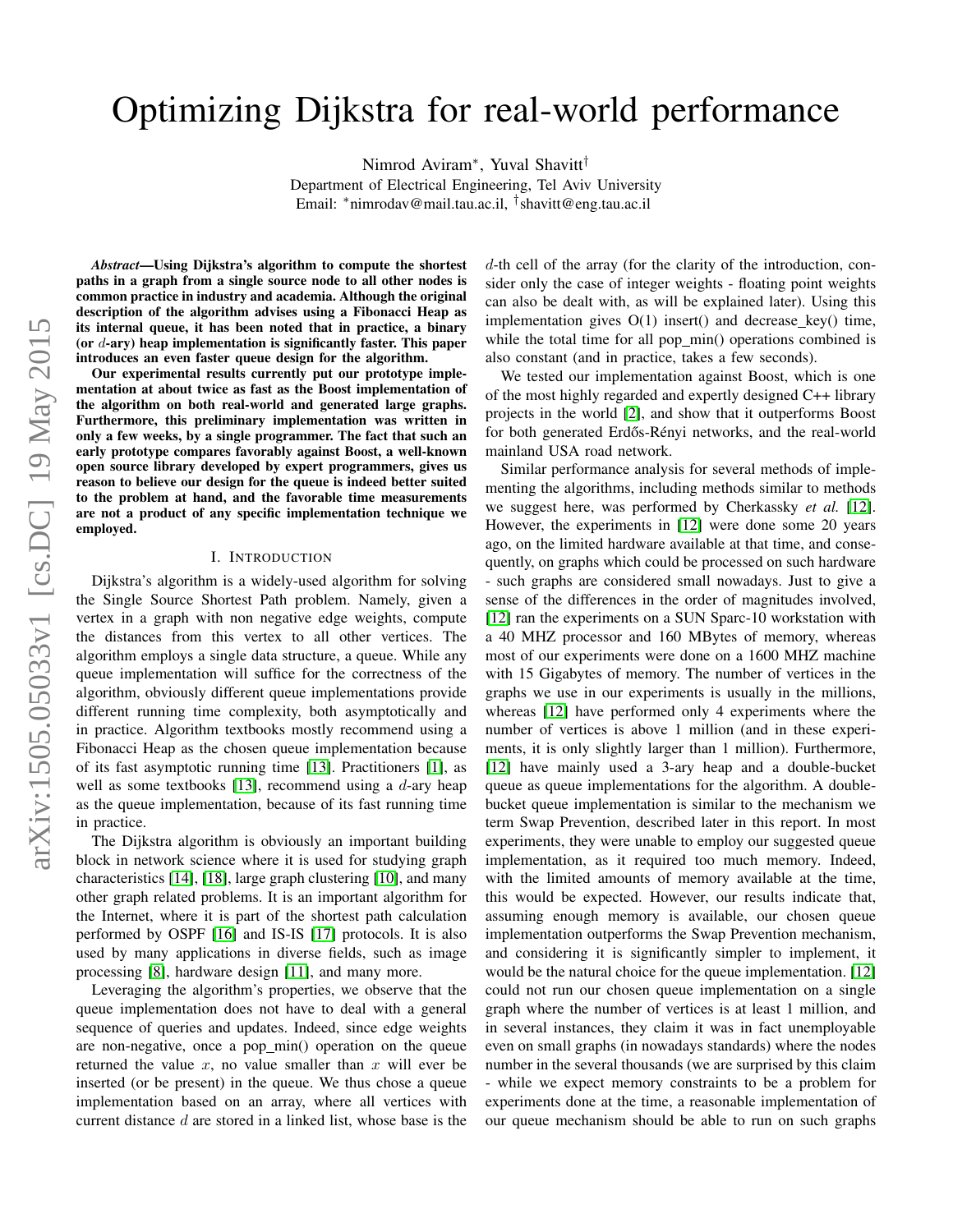using less than the amount of memory they had available). In short, while [\[12\]](#page-5-10) is obviously an important and beneficial work in this area, it does not analyze the performance of our queue implementation for graphs which would be considered a reasonable benchmark nowadays, on modern hardware.

The rest of the paper is organized as follows: Section [II](#page-1-0) elaborates on the workings of the chosen queue implementation. Section [III](#page-2-0) details our measurements of running time for our implementation and the Boost implementation. Section [IV](#page-4-0) discusses a few additional potential improvements for our implementation (including the aforementioned solution for floating point weights). Section [V](#page-5-11) concludes the paper.

## II. PROPOSED QUEUE IMPLEMENTATION

<span id="page-1-0"></span>We will briefly remind the reader the Dijkstra algorithm for calculating the shortest path between one source vertex and the rest of the vertices [\[13\]](#page-5-0). The algorithm maintains a queue of vertices, sorted by distance from the starting vertex. The queue is initialized to contain the starting vertex, with its distance of 0 (and formally, all other vertices with distance infinity). In each iteration, a pop\_min() operation is performed on the queue, popping out the vertex with the smallest distance present in the queue. All edges of this vertex are relaxed (in no particular order), while maintaining the distances of target vertices as represented in the queue: i.e., for each edge, if the new distance achieved by adding the edge's weight to the distance of the popped vertex is lower than the previous distance of the target vertex, a decrease key() operation is performed on the target vertex as present in the queue (formally distances are decreased from their initial value of infinity to a real value, in practice most implementations first insert vertices to the queue only when their distance is less than infinity). After all edges of the popped vertex are relaxed, the algorithm continues to the next iteration, where it performs another pop\_min() operation and so on.

The algorithm performs (up to)  $V$  pop\_min() operations, and (up to)  $E$  decrease\_key() operations. Choosing a Fibonacci Heap as the queue implementation gives constant amortized time for decrease\_key(), and  $O(log V)$  for pop\_min(), bringing the total complexity to  $O(E + V \log V)$ . However, as noted by [\[13,](#page-5-0) Ch. 21], the constant factors hidden behind the Big-O notation for Fibonacci Heap make the running time very long in practice. Choosing a  $d$ -ary heap for the queue implementation gives  $O(log V)$  for decrease\_key() and  $O(log V)$ for pop min(), bringing the total complexity to  $O(E \log V +$  $V \log V$ ). This is the popular choice for implementations of the algorithm, as exemplified by Boost [\[1\]](#page-5-1).

Before we describe the queue implementation, we need the following observation:

<span id="page-1-1"></span>Observation 1. *For Dijkstra's algorithm, once a vertex with distance* x *returned from the pop min() operation, no vertex with distance less than* x *will ever be present in the queue.*

*Proof:* Indeed, at the moment the first vertex with distance  $x$  returned from pop\_min(), no vertex with distance less than  $x$  was present in the queue (otherwise, that other vertex would be the result of pop min()). We now use a proof by induction: suppose at the start of iteration  $i$  of the algorithm, no vertex with distance less than  $x$  was present in the queue, then at the end of the iteration no such vertex will be present in the queue either (we define "iteration" to mean the sequence of actions taken between two successive pop min() operations): Indeed, name the vertex popped out of the queue in iteration  $i, v_i$ . By our assumption,  $v_i$ 's distance when popped out,  $d$ , satisfies  $x \leq d$ . During the iteration, decrease key() operations are performed, but the new distances are of the form  $d+w$ , where  $w$  is a weight of some edge, which according to the algorithm's assumptions is non-negative. Hence, the new distances are also at least x.

Obviously, Dijkstra's algorithm performance depends on the queue implementation. Thus, we now describe our new queue implementation. The queue consists of an array of size MAX\_-INT (typically  $2^{32}$ ), where cell i in the array is the anchor of a linked list containing the vertices whose current distance is  $i$ . Most operations on the queue are somewhat trivial to implement:

- 1) init() simply zeroes all cells of the array.
- 2) insert(vertex  $v$ , distance  $d$ ) simply inserts  $v$  to the linked list in the d'th cell of the array.
	- Since the list is not ordered  $v$  can be placed at the head.
- 3) decrease\_key(vertex  $v$ , distance new\_distance) first removes  $v$  from the linked list it is currently present in (we use a doubly-linked list for convenience sake), then performs insert $(v, new_d$  istance).

The only non-trivial operation is pop min(), which we now describe: The queue maintains as one of its internal members a lower bound on the minimal distance of the next pop min() operation, which we will call min distance candidate. This value is initialized to zero, then increased as increasing values are popped out of the queue - indeed, recall that the series of popped distances is (non-strictly) increasing, as proven by Observation [1.](#page-1-1) Another way of understanding the role of min distance candidate is to think of it as pointing to the cell out of which the last popped node was popped. On pop\_min() start (see Figure [1\)](#page-2-1), the code scans the cells of the array starting from min distance candidate, until it reaches a cell containing a non-empty list. The new value of min distance candidate is the index of this cell. The code then pops the first element from the list, and returns it.

This brings the total running time of the algorithm with our queue implementation to  $O(E+MAX\_INT)$ : Recall that Dijkstra's algorithm performs (up to)  $V$  pop min() operations, and (up to)  $E$  decrease\_key() operations. Our running time for decrease key() is  $O(1)$ , contributing the first term of the total running time. As for the pop\_min() operations, we observe that once min distance candidate points to a non-empty cell in the array,  $pop\_min()$  is  $O(1)$ . The total amount of operations, over the entire running time of the algorithm, advancing min distance candidate from its initial value of 0 to its final value of MAX INT is clearly MAX INT.

Furthermore, min\_distance\_candidate does not need to reach its maximum theoretical value of MAX INT - once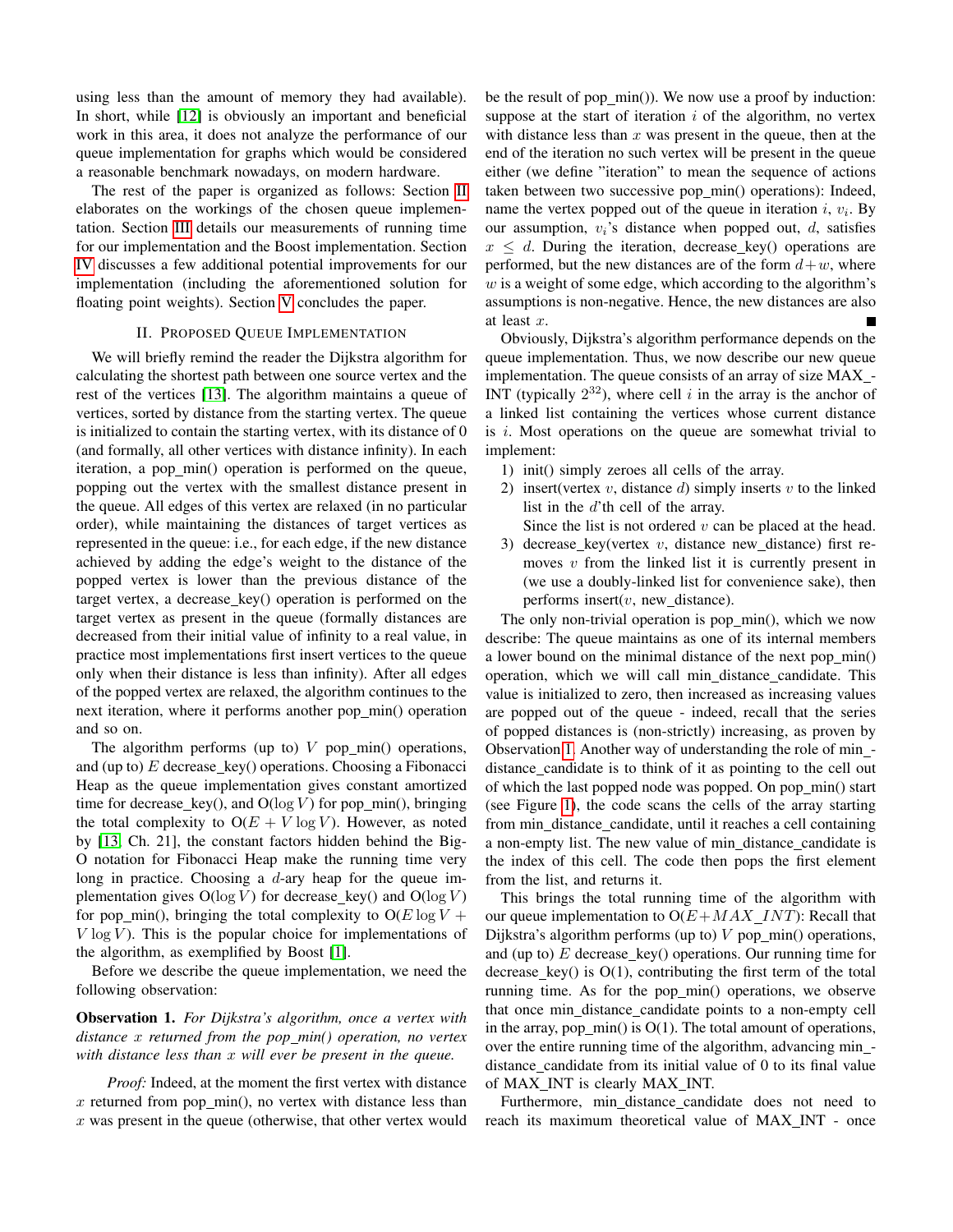```
pop_min(Queue queue)
{
    while (queue.min_distance_candidate <= queue.max_distance_ever_seen) {
        cell = queue.array[min_distance_candidate]
        if not cell.list.empty() {
            result = cell.list.pop_start()
            return result
        }
        queue.min_distance_candidate++
    }
    return NULL
}
```
<span id="page-2-1"></span>Fig. 1. A pseudocode for the pop\_min() operation

the queue is empty, pop min() can return NULL and the algorithm is done. This can be implemented by maintaining the current number of vertices present in the queue, then returning NULL once that number reaches 0. Thus, the final value of min distance candidate is the distance of the farthest vertex from the starting vertex, which we will designate by  $U$ . This brings the total complexity to  $O(E+U)$ . In our current implementation, the queue instead maintains the largest distance that was ever present in the queue, termed max distance ever seen, then terminates when min distance candidate surpasses max distance ever seen. Maintaining this value is important for avoiding unnecessary initializations of array cells. We emphasize that the actual memory interactions with the array only occur with cells up to max distance ever seen, such that memory regions above max distance ever seen aren't even physically allocated. Adding another value of the number of vertices present to the implementation is quite easy, but currently unimplemented, as we suspect it won't further reduce our running time.

Even in cases where the possible value of U is close to  $2^{32}$  (this means using integers for storing distances is only marginally sufficient and thus may not be an appropriate choice), we emphasize at this early section of the paper that going over an array of size  $2^{32}$  may sound prohibitively expensive, but in practice isn't: on our development machine (a strong machine for personal use), it takes about 50 Seconds to do so, while some memory needs to be swapped to the hard-drive. We elaborate on the matter later, but emphasize even now that this doesn't make our approach prohibitively expensive.

#### III. MEASUREMENTS

<span id="page-2-0"></span>We now present measurements of the running time of our implementation, compared to the running time of the Boost implementation. We stress that achieving comparable performance to Boost is quite a feat in and of itself, since we're comparing code that was developed in a few weeks to a highly regarded, well polished library. Our code is publicly available at [\[3\]](#page-5-12), and we encourage further experimentation with it. All time measurements were done on an Intel Core-i7

machine with 16 gigabytes of RAM (except for the protein network graph, see below). For Boost time measurements, we tested their implementation on each graph with 4 different heap implementations they recommend, then took the shortest time as the "Boost time".

We benchmarked the implementations against a set of graphs generated from the Erdős-Rényi Model [\[15\]](#page-5-13). Figure [2](#page-2-2) shows that our implementation outperforms Boost on all tested graph sizes and densities. The runtime speedup ranges from 1.47 to 8.



<span id="page-2-2"></span>Fig. 2. Run time comparison between our implementation and Boost for generated Erdős-Rényi graphs.

Furthermore, we benchmarked both implementations on generated Barabási-Albert graphs [\[9\]](#page-5-14), with the parameter  $m$ , the number of new edges per new vertex, ranging between 2 and 10, and with 10 million vertices. The weights are uniformly selected between 1 and 1000. Figure [3](#page-3-0) shows that in practice, there is little difference in the running time for different values of  $m$ ; our implementation typically runs in about one milli-Second, and Boost typically runs in one and a half hundredth of a second, giving a speedup of about 15. Figure [4](#page-3-1) compares both implementations' running time for  $m = 2$ , while the number of vertices, n, grows. Our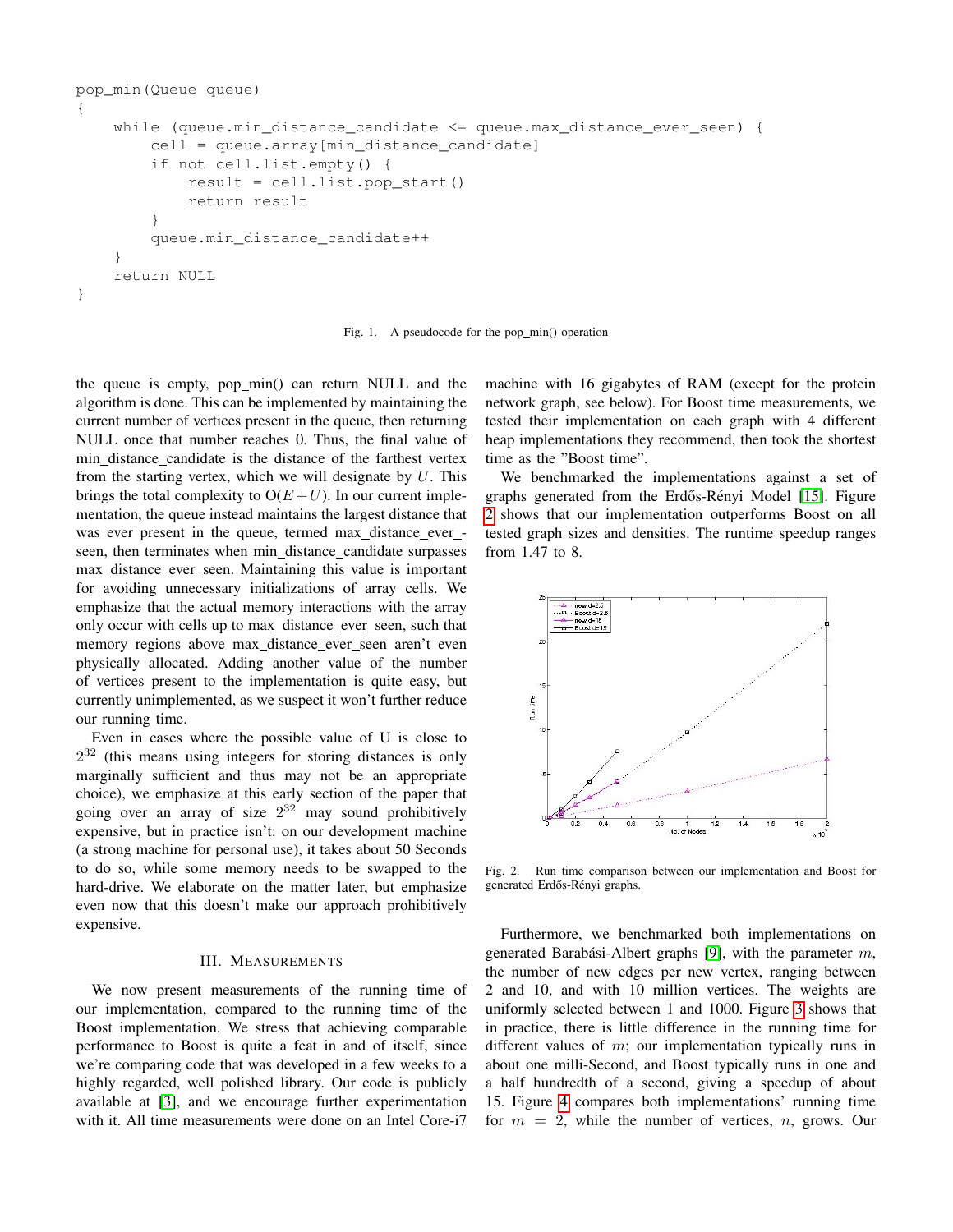implementation's running time is always lower than Boost's, but it is not necessarily increasing with  $n$ . Such low running times, of typically less than 25 milli-Second, seem to indicate the graphs don't start to exercise the asymptotic behavior of our implementation. Boost's running time, on the other hand, is increasing with  $n$ , which seems to indicate that as  $n$  will increase further, the running time will also increase further. For the graphs described above, each mark point represents the average of, at least, 20 random experiments.



<span id="page-3-0"></span>Fig. 3. Run time comparison between our implementation and Boost for generated Barabási-Albert graphs.



<span id="page-3-1"></span>Fig. 4. Run time comparison between our implementation and Boost for generated Barabási-Albert graphs, for  $m = 2$ .

We also benchmarked the implementations against the graph of the entire mainland USA road network, obtained from [\[5\]](#page-5-15). Our implementation typically runs in 2-3 Seconds, while the Boost implementation (again, taken as the shortest time between 4 possible heap implementations - in our experience, the variance of runtime between the different heap implementations is quite small) typically runs in 6-7 Seconds. Figure [5](#page-3-2) shows the performance over 1000 randomly selected starting

| Vertices   | Density | Our time | Boost time | speedup |
|------------|---------|----------|------------|---------|
|            |         | [Sec.]   | [Sec.]     |         |
| 100,000    | 2.5     | 0.01     | 0.08       | 8.00    |
| 1.000.000  | 2.5     | 0.23     | 0.53       | 2.30    |
| 5,000,000  | 2.5     | 1.45     | 4.14       | 2.86    |
| 10,000,000 | 2.5     | 3.05     | 9.7        | 3.18    |
| 20,000,000 | 2.5     | 6.68     | 21.97      | 3.29    |
| 100,000    | 15      | 0.03     | 0.11       | 3.67    |
| 1.000.000  | 15      | 0.68     |            | 1.47    |
| 2,000,000  | 15      | 1.5      | 2.51       | 1.67    |
| 3,000,000  | 15      | 2.36     | 4.12       | 1.75    |
| 5,000,000  | 15      | 4.18     | 7.59       | 1.82    |
| road USA   |         |          |            |         |
| 23.947.347 | 2.44    | 2.57     | 6.25       | 2.43    |

TABLE I

RUN TIME AND SPEEDUP COMPARISON BETWEEN OUR ALGORITHM AND BOOST FOR GENERATED E-R GRAPHS, AND USA ROAD NETWORK.

vertices in that graph (note that the X axis designates a randomly chosen starting vertex for each point, not the 1000 vertices with the smallest indices) - clearly, our implementation runs faster than Boost on this graph regardless of the starting vertex.

Additionally, we attempted to benchmark our implementation against Boost on the protein network [\[7\]](#page-5-16), which can be found at [\[6\]](#page-5-17), that translates to a graph with about five million nodes and 664 million edges. Such a large graph strains the memory requirements on our machine. Nevertheless, our implementation's runtime ranges from 0.0019 Seconds to 0.082 Seconds on a sample of 13 starting vertices. The Boost implementation initially hanged the machine due to large memory requirements for storing the graph and an initial data structure, which caused constant swapping and required quite an effort to help it executing. We managed to get it to run for one case in 0.4 Sec for an instance that took our implementation 0.02 Seconds to run, a factor of 20 speedup for our implementation.



<span id="page-3-2"></span>Fig. 5. Run time comparison between our implementation and Boost for the full USA road network.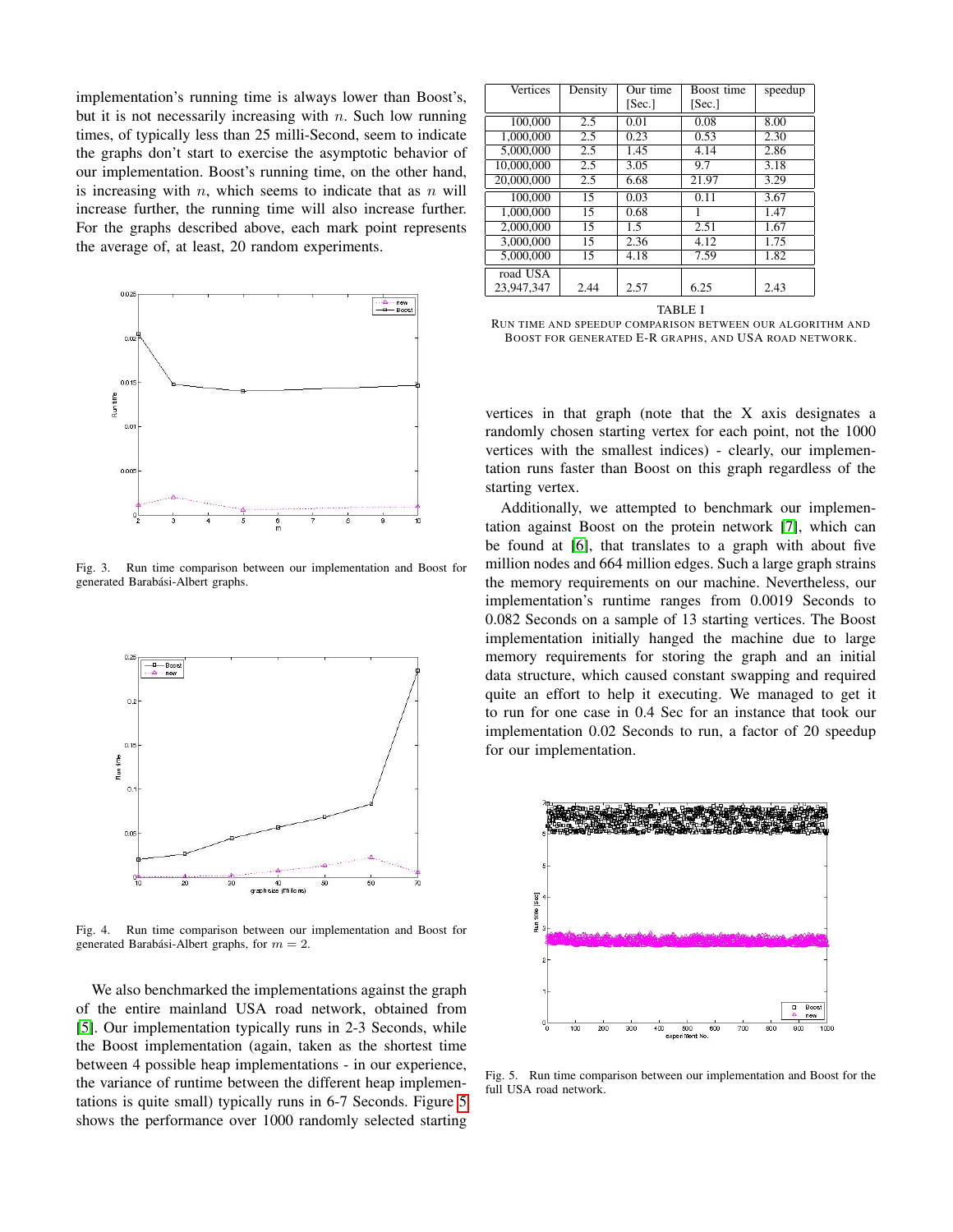#### IV. IMPROVEMENTS AND EXTENSIONS

<span id="page-4-0"></span>We will now discuss two potential extensions to our implementation: dealing with floating point weights, and swapprevention. To the best of our knowledge, this is the first time the techniques presented in the previous sections are suggested for dealing with real numbers.

Dealing with floating point weights: Naturally, as presented so far, our implementation lacks the capability to deal with floating point weights, as well as with weights larger than  $2^{32}$ . For the latter case, we suggest simply using a 32-bit floating point as the chosen weight representation, and accepting the resulting minimal loss of precision. We acknowledge that loss of precision might be unacceptable for some use cases of the algorithm, but postulate that this is quite rare. The same applies for 64-bit floating point representation: our method requires accepting the loss of precision resulting from switching to 32-bit floating point representation.

Focusing on 32-bit floating point weights, we observe that in essence, the queue depends on the weights being integers solely for the purpose of iterating over the weights in a monotonically increasing order. This can also be achieved for floating point values: a (positive) floating point value is in essence an ordered pair of a mantissa and an exponent, and comparing two values is simply comparing them lexicographically, exponent first and mantissa second. Thus, the floating point value corresponding to exponent  $e$  and mantissa  $m$ , is larger than exactly  $m + e \cdot M$  other floating point values, where  $M$  is the number of possible mantissas. Therefore, the queue implementation can simply change to have cell  $i$  contain a linked list of all vertices whose distance is the  $i$ -th smallest floating point value. It is easy to show that this preserves the correctness of the queue.

It should further be noted that most use cases of the algorithm can likely use a floating point representation that is 24 bits or less. For example, using 10 bits for the mantissa allows for a precision of 3 decimal digits past the decimal point, which probably suffices for the vast majority of cases, and using even just 6 bits for the exponent allows for orders of magnitude between  $2^{-32}$  and  $2^{32}$ . We postulate that only rare use cases cannot accept a similar level of precision (this example fits in 16 bits. Using 24 bits and allocating the remaining 8 bits according to the use case's needs allows for an even greater level of precision). Obviously, assuming such level of precision is appropriate, our implementation's running time will be  $O(E + 2^{24})$ , which in practice equals  $O(E)$  since the  $O(E)$  pointer manipulation operation is more meaningful in time consumption than reading the 64 mega-byte  $(2^{24})$  long array.

Swap-Prevention: as briefly mentioned earlier, going over the full possible range of distances, 0 to  $2^{32}$ , is in fact not prohibitively expensive even on a (not extraordinarily strong) 16 gigabyte RAM machine, where some memory required for the queue representation will have to be swapped to the hard drive. Just to give a sense of proportions, the total amount of memory required for our implementation in this case is 19.3

gigabytes (the major memory requirements are 16 gigabytes for the queue and 3.2 gigabytes statically allocated for the graph), and about 3 gigabytes are required for the operating system and other software running on the machine, which means roughly about 6 gigabytes will need to be swapped to the hard drive in the course of a single run of the program; this requires about 50 Seconds. Swapping obviously can be avoided entirely by purchasing more RAM, which is quite inexpensive nowadays, and bringing the total to 32 gigabytes.

While accepting the cost of swapping or purchasing more RAM may be acceptable for some cases, the problem can also be avoided by employing a mechanism we term Swap-Prevention: We can limit the required memory for the queue to small values (almost arbitrarily small ones - even smaller than the CPU cache size). The way Swap-Prevention works is by dividing the array to equally sized pieces which we term "chunks". We wish to guide the reader by example, making the mechanism much clearer. Suppose each chunk is "16 bits", or  $2^{16}$  long. Thus, the array is divided to  $2^{16}$  chunks. The first chunk contains vertices with distances 0 to  $2^{16} - 1$ , the second one holds vertices with distances  $2^{16}$  to  $2^{17} - 1$ , etc. At any given moment, a single chunk is "active", meaning its  $2^{16}$  cells occupy an array accordingly-sized in memory. The active chunk is the chunk containing the min\_distance\_candidate cell. Non-active chunks are "condensed", each of those chunks occupies a single linked list, containing all of the vertices present in the chunk.

- 1) Inserting (and similarly, decrease key) is quite easy: if the new distance of a vertex falls inside the active chunk, the vertex is inserted to the linked list of vertices with that exact distance. Otherwise, the vertex is inserted to the single linked list containing all the vertices of its new, non-active chunk (this indeed causes the temporary "inconvenience" of having vertices with different distances in the same linked list - an inconvenience which will be dealt with later).
- 2) pop\_min() is somewhat more complex: if min\_distance candidate points to a non-empty cell, obviously a vertex can be popped out from the linked list and returned. Otherwise, min distance candidate is advanced in the hope of finding a non-empty cell inside the current active chunk. If min\_distance\_candidate reached the end of the chunk, the next (non-empty) chunk needs to be "expanded" into the array: The queue goes over the vertices of the "condensed" single linked list, and inserts each vertex to the appropriate cell inside the array. The chunk then becomes active, min\_distance\_candidate is reset to point to the first cell of the array, and the simpler pop\_min() case can now be executed.

Clearly, the memory requirements when employing Swap-Prevention are an array whose size is the chunk size, and an additional array containing an anchor for each chunk. Thus, the memory requirements are  $CHUNK\_SIZE$  +  $NUM\_OF\_CHUNKS$ . Note that  $CHUNK\_SIZE$ .  $NUM\_OF\_CHUNKS = MAX\_INT$  must hold. Opti